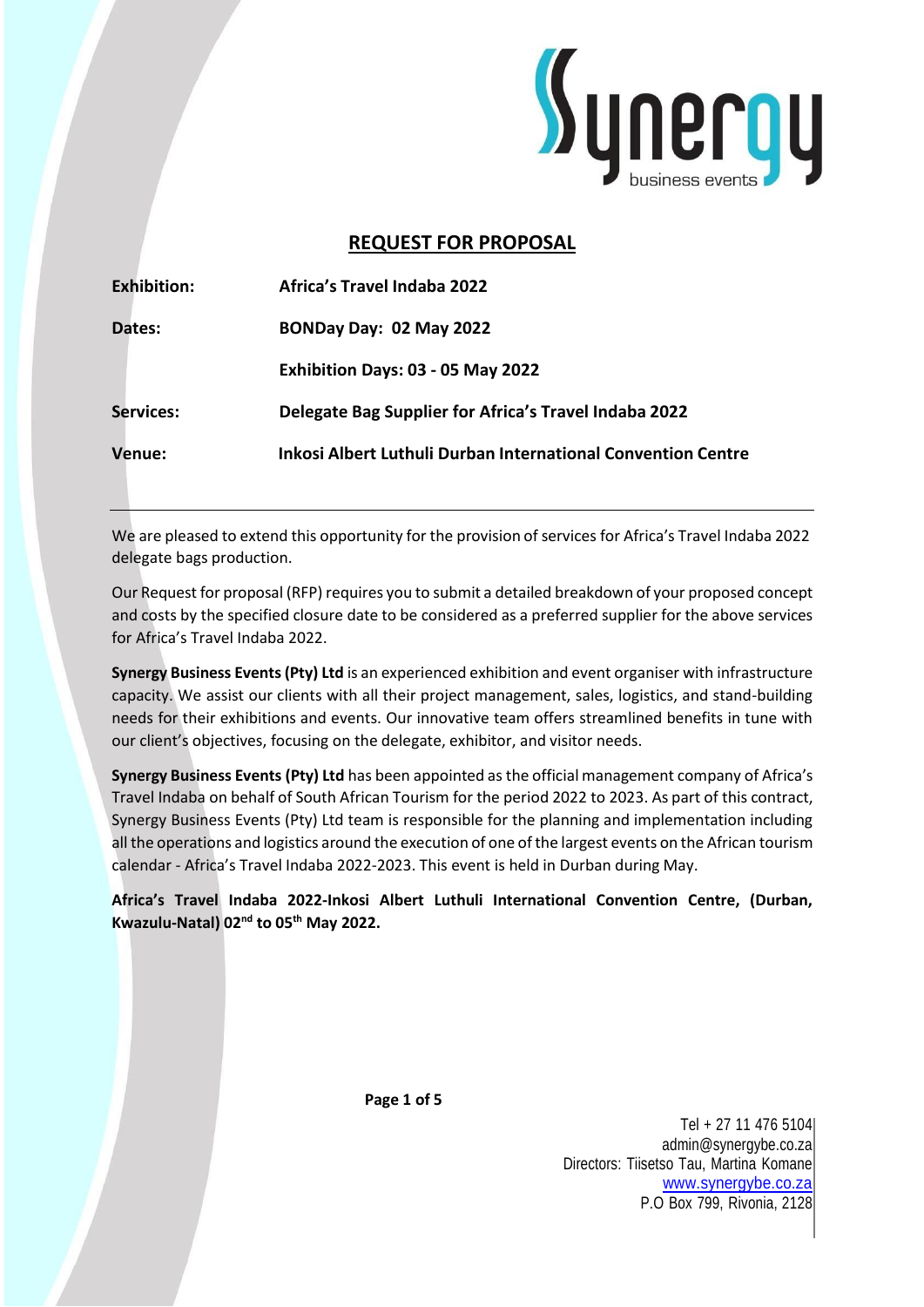

# **BACKGROUND.**

**Africa's Travel Indaba** is one of the largest tourism marketing events on the African calendar and the top three "must-visit" trade shows of its kind on the global calendar.

**Africa's Travel Indaba** is a three-day trade event that attracts well over 5600 delegates from the local and international media, and over 1500 local and international buyers.

The focus for South African Tourism is to market South Africa as the preferred destination for both domestic and international travelers. This is a trade show that provides a platform for the entire tourism industry to conduct business and network.

# **THE BRIEF.**

**Synergy Business Events (Pty) Ltd** is seeking an experienced company skilled in manufacturing massive quantities of delegate bags.

**Synergy Business Events (Pty) Ltd** is calling on all interested parties who are confident that they can deliver great management and production services of exceptional standards that will fit into that caliber of the exhibition. It is imperative that the entire prospective delegate bag supplier company is well-reputed and knowledgeable about the bag manufacturing, design, and layout specifically for trade shows, with a soundtrack record of quality delivery.

#### **SCOPE OF WORK**

The appointed service provider will manufacture and deliver 5000 delegate bags that meet or exceed the basic requirements

| Sample                           | To be made up as follows: Eco friendly, biodegradable<br>Photo-attached<br>Sample of previous Artwork-Attached |  |  |  |  |  |
|----------------------------------|----------------------------------------------------------------------------------------------------------------|--|--|--|--|--|
| Quantity                         | 5000                                                                                                           |  |  |  |  |  |
| <b>Delivery Samples</b>          | 29 March 2022<br>222 Rivonia Road<br>Morningside<br>Block A, First Floor                                       |  |  |  |  |  |
| Delivery of finished<br>products | <b>22 April 2022</b>                                                                                           |  |  |  |  |  |
| Delivery location                | Inkosi Albert Luthuli International Convention Centre, (Durban,<br>KwaZulu-Natal)                              |  |  |  |  |  |

**Page 2 of 5**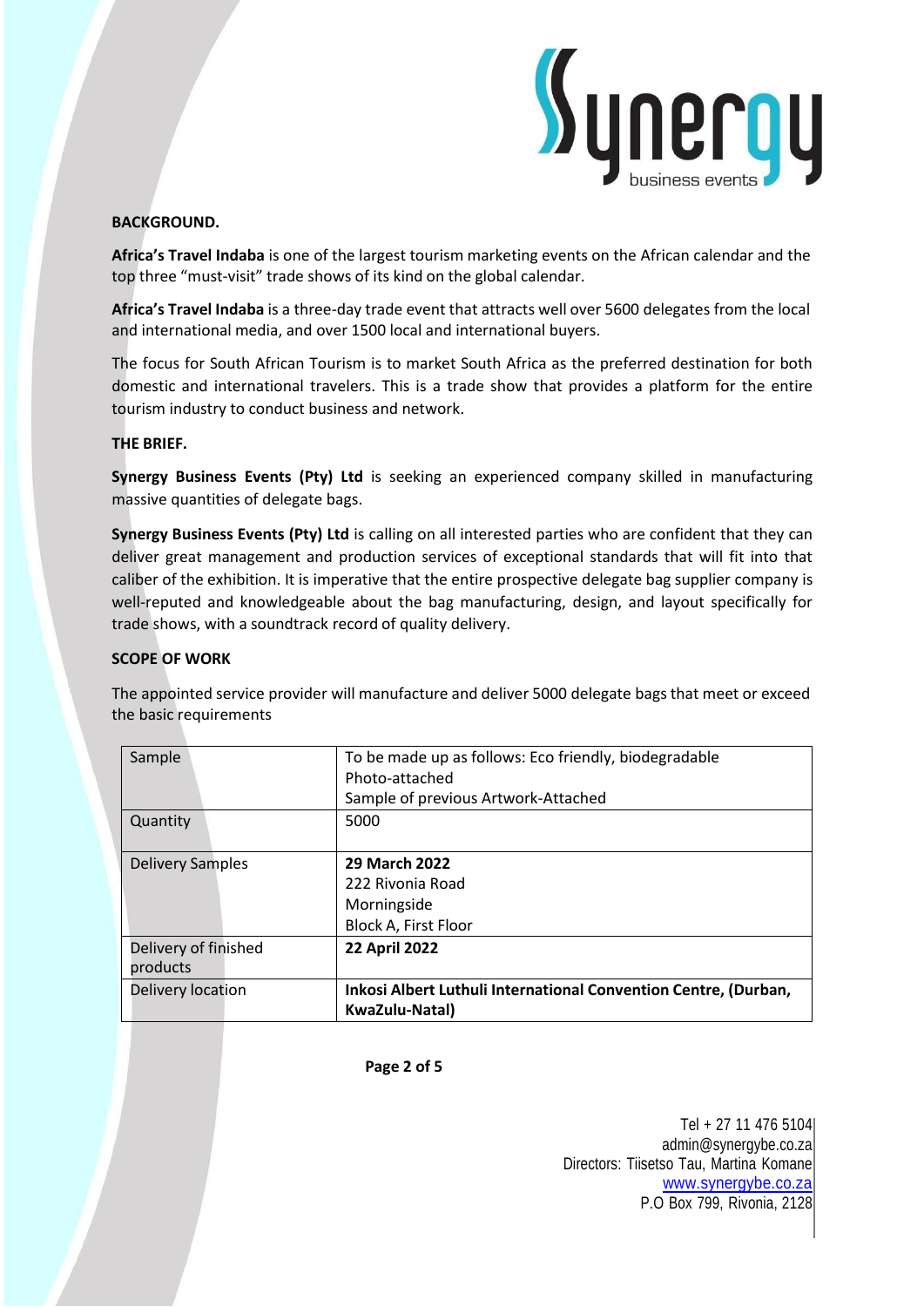

# **RESPONSE TO THE RFP**

The sealed sample and proposal must be delivered no later than **14H00 on Monday 29 March 2022**

### To: **Synergy Business Events (Pty) Ltd**

C/O: Khauhelo Rasemetse

222 Rivonia Road

Morningside

Block A, First Floor

011 467 5104

#### [events@indaba-southafrica.co.za](mailto:events@indaba-southafrica.co.za)

Any sample received after this date and time will be considered non-responsive and rejected.

#### **CONTRACT AWARD**

**Synergy Business Events (Pty)Ltd** reverses the right to postpone, accept, or reject all proposals and waive any informalities in the proposals received, and award the contract to the best responsive and responsible proposer.

#### **PRICE COMPLETE**

The price quote in any proposal shall include all costs necessary to fully complete the required services under a contract. Any items omitted from this proposal which is necessary for the services and their intended use shall be considered a portion of such services although not directly specified or called for in this RFP. No advantage shall be taken by the supplier in the omission of any part or detail which makes the services incomplete.

Bidders are requested to include delivery costs in the proposal

# **B-BBEE STATUS VERIFICATION**

The bidder must provide documentation stating the B-BBEE status by including the certification together with the proposal.

# **TAX CLEARANCE**

The bidder must provide a Tax Clearance Certificate to validate their good standing with SARS and South Africa.

**Page 3 of 5**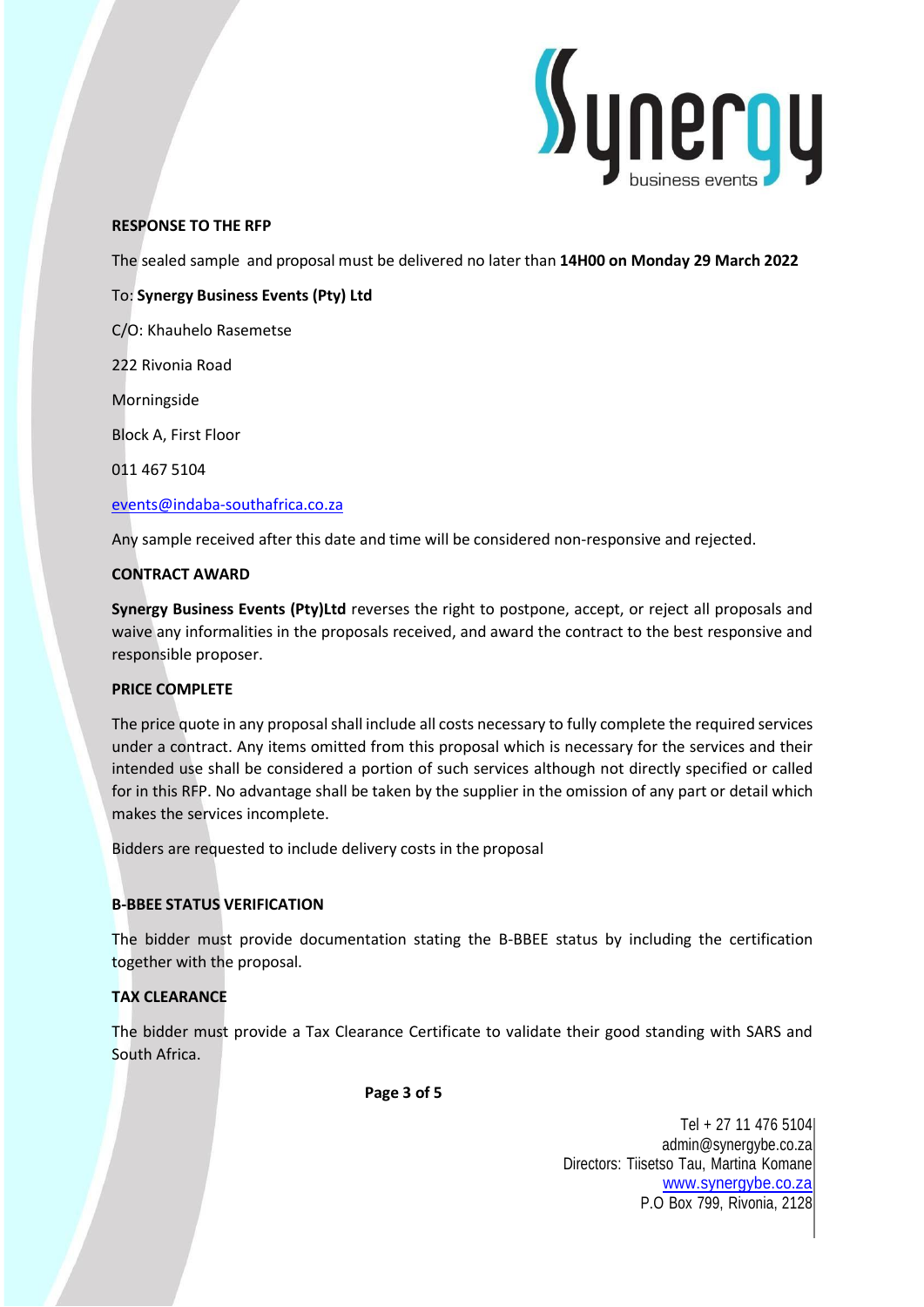

#### **PROPOSAL EVALUATION AND SELECTION PROCESS**

Although all proposals submitted will be considered by Synergy Business Events (Pty) Ltd in the proposal evaluation and selection process, the basis of evaluation and selection shall be the documents as specified in the Request for Proposal (RFP) and the supporting documents provided.

Significant criteria for evaluation and selection include, but are not limited to:

- Ability to provide delegate bags that are consistent with Synergy Business Events (Pty) Ltd expectations and professional industry business working ethics.
- Operate according to sound business principles.
- Have sufficient staff to undertake the project.
- Be able and willing to engage and interact with various role players.
- Reasonableness of cost.

#### **SELECTION PROCESS**

The proposals will be evaluated on the criteria noted below. The total evaluation points, as separately determined by each Selection Committee.

Synergy Business Events (Pty) Ltd reserves the right to reject any or all proposals, to accept other than the lowest-priced proposal, to negotiate separately with any source whatsoever, and to accept the proposal considered to be most advantageous to the client.

**Synergy Business Events (Pty) Ltd** also reserves the right to select the contractor based on proposals received without seeking further information or clarification from Proposers

| Africa's Travel Indaba - Conference Bags |         |          |        |                  |            |       |         |            |           |              |            |  |
|------------------------------------------|---------|----------|--------|------------------|------------|-------|---------|------------|-----------|--------------|------------|--|
| Scoring                                  | Company | Quantity | Price  | Total<br>Cost ex | <b>BEE</b> | BEE   | Pricing |            | Technical |              | Supporting |  |
| Persons                                  | Name    |          | p/unit | <b>VAT</b>       | Level      | Score |         | Experience | Ability   | <b>TOTAL</b> | Documents  |  |
|                                          |         |          |        |                  |            |       |         |            |           |              |            |  |
| <b>TOTAL</b>                             |         |          |        |                  |            |       |         |            |           |              |            |  |
|                                          |         |          |        |                  |            |       |         |            |           |              |            |  |

**Page 4 of 5**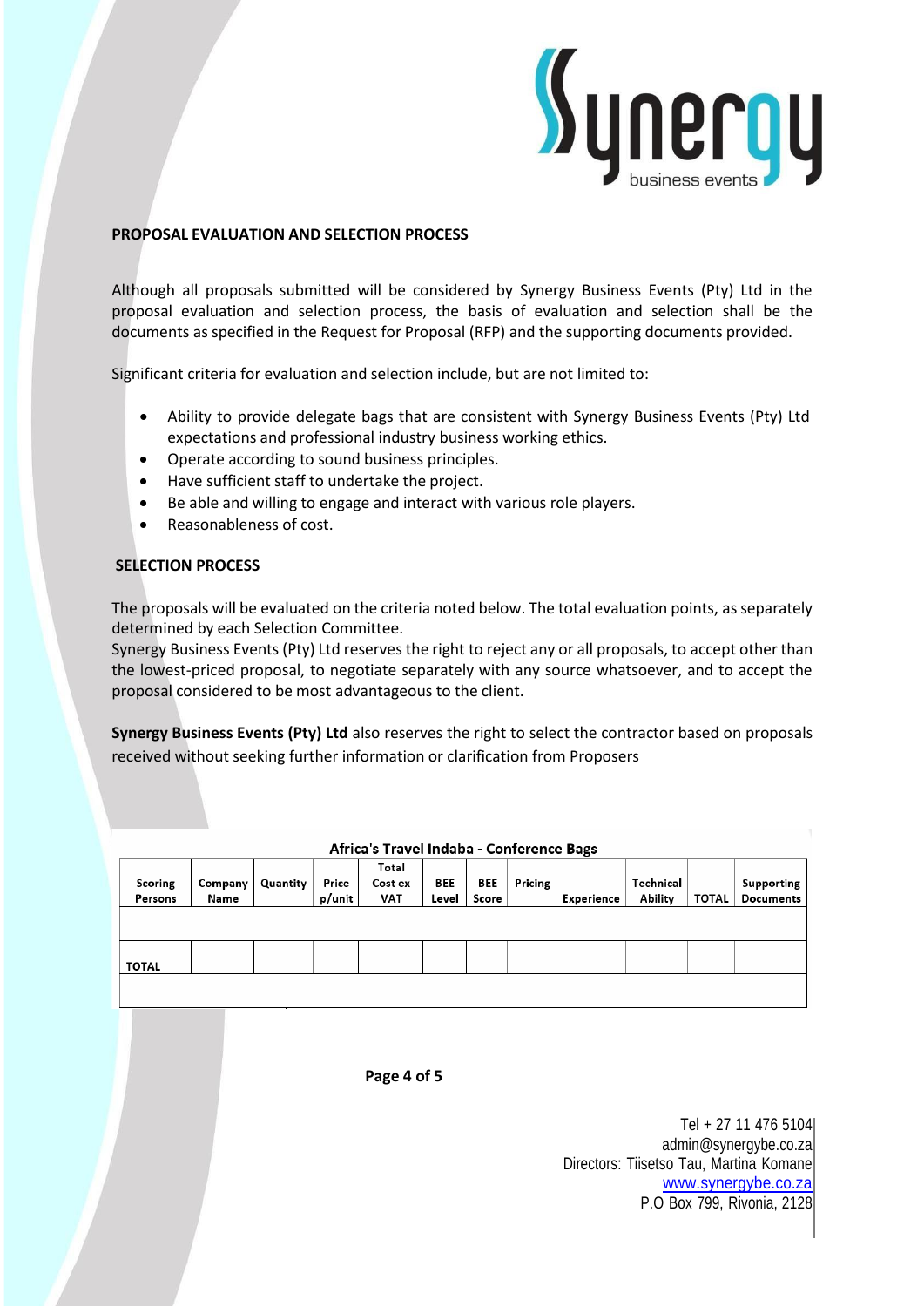

# **PROPOSAL FORMAT**

This section summarises the documents required for the response to this proposal request. One (**1**) copy and one (**1**) original of Contractor's proposal must be submitted and shall be organised in conformity as follows:

- 1. Cover letter.
- 2. Original Request for Proposal Documents signed and each page initialed.
- 3. Summary of proposal requirements.
- 4. Overview of the proposer's company.
- 5.Detailed project plan specifying information and deadlines required to be met for the successful manufacturing and delivery of the Delegate Bags.
- 6. Three (3) traceable and contactable references of previous clients within the last year to include:

a. Client name, contact person, contact number, contact email address, and overview of completed job for the client.

- 7. Proposers company experience:
- a. Years in business.
- b. Company Location.
- c. List of previous and current clients.
- d. List any notable awards if applicable.

8. Proposers company personnel.

- a. Company organogram (include all personal names and years of service).
- b. Number of personal responsibilities for manufacturing and directly responsible for this proposed scope of work.
- 9. B-BBEE Certificate (Certified Copy).
- 10. Tax Clearance Certificate (Original).
- 11. Proof of Company Address.

**Synergy Business Events (Pty) Ltd** would like to thank you for taking the time to respond to the Request for Proposal.

**Page 5 of 5**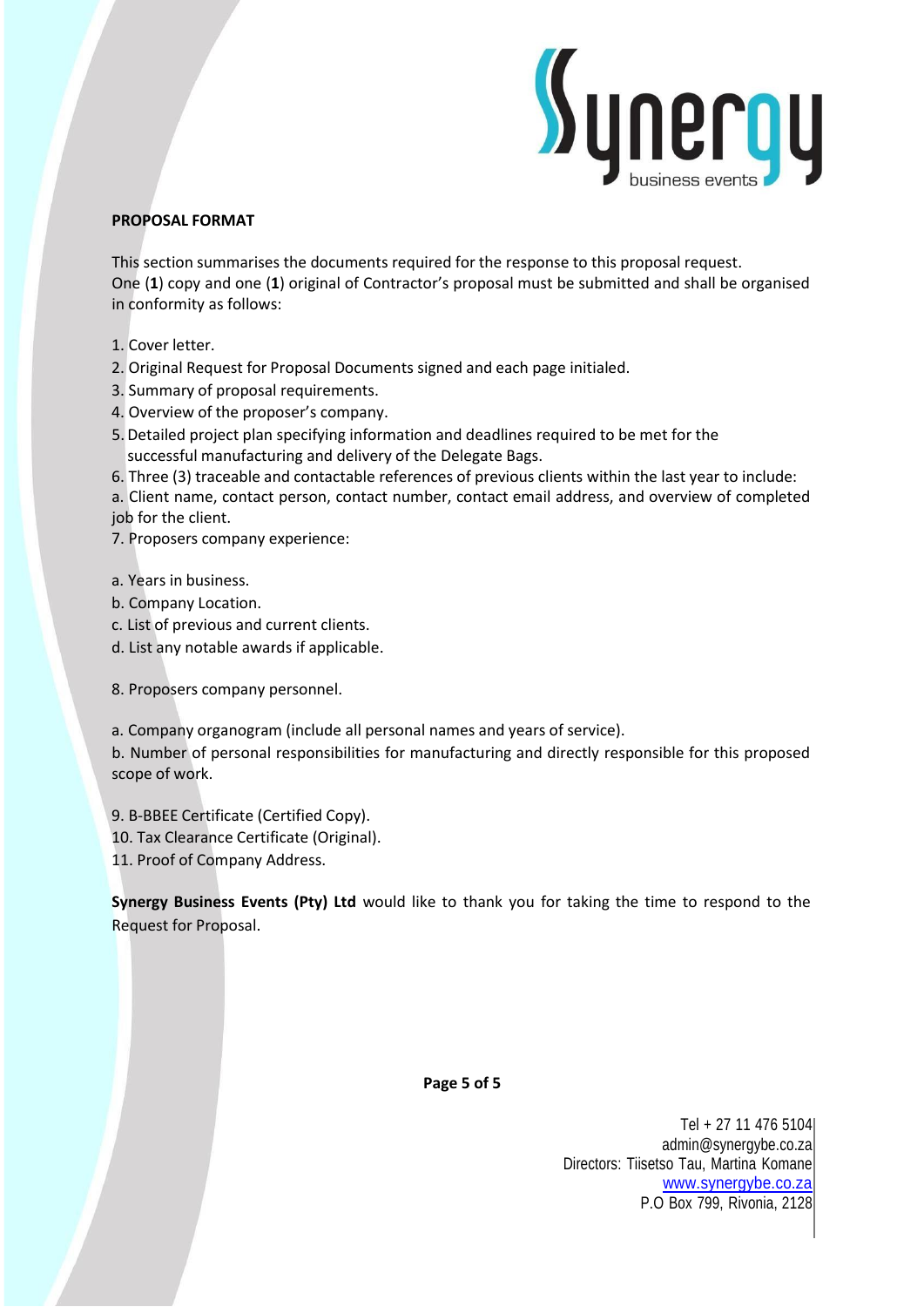

Brought to you by South African Tourism

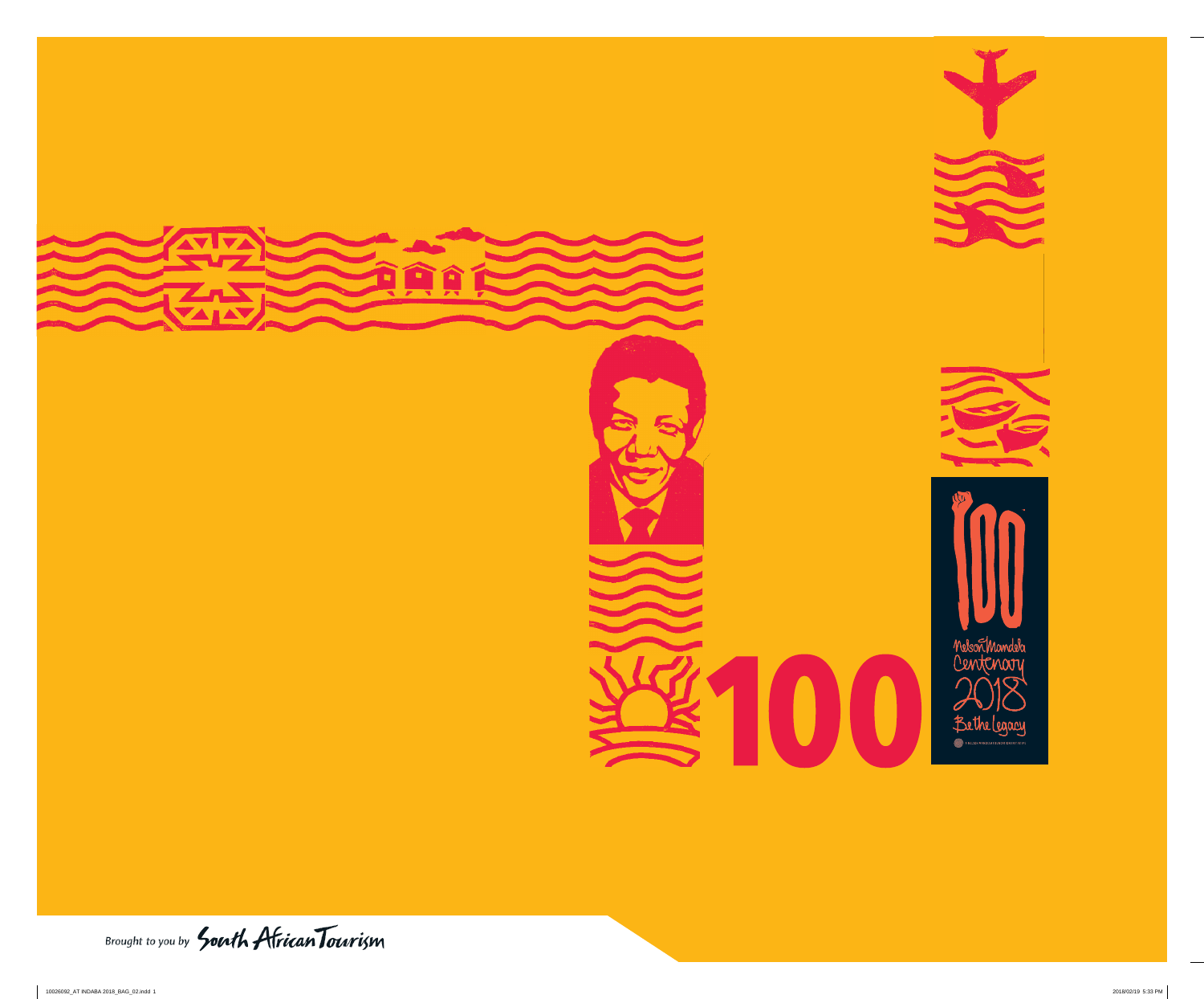

Brought to you by South African Tourism







Bethelegacy